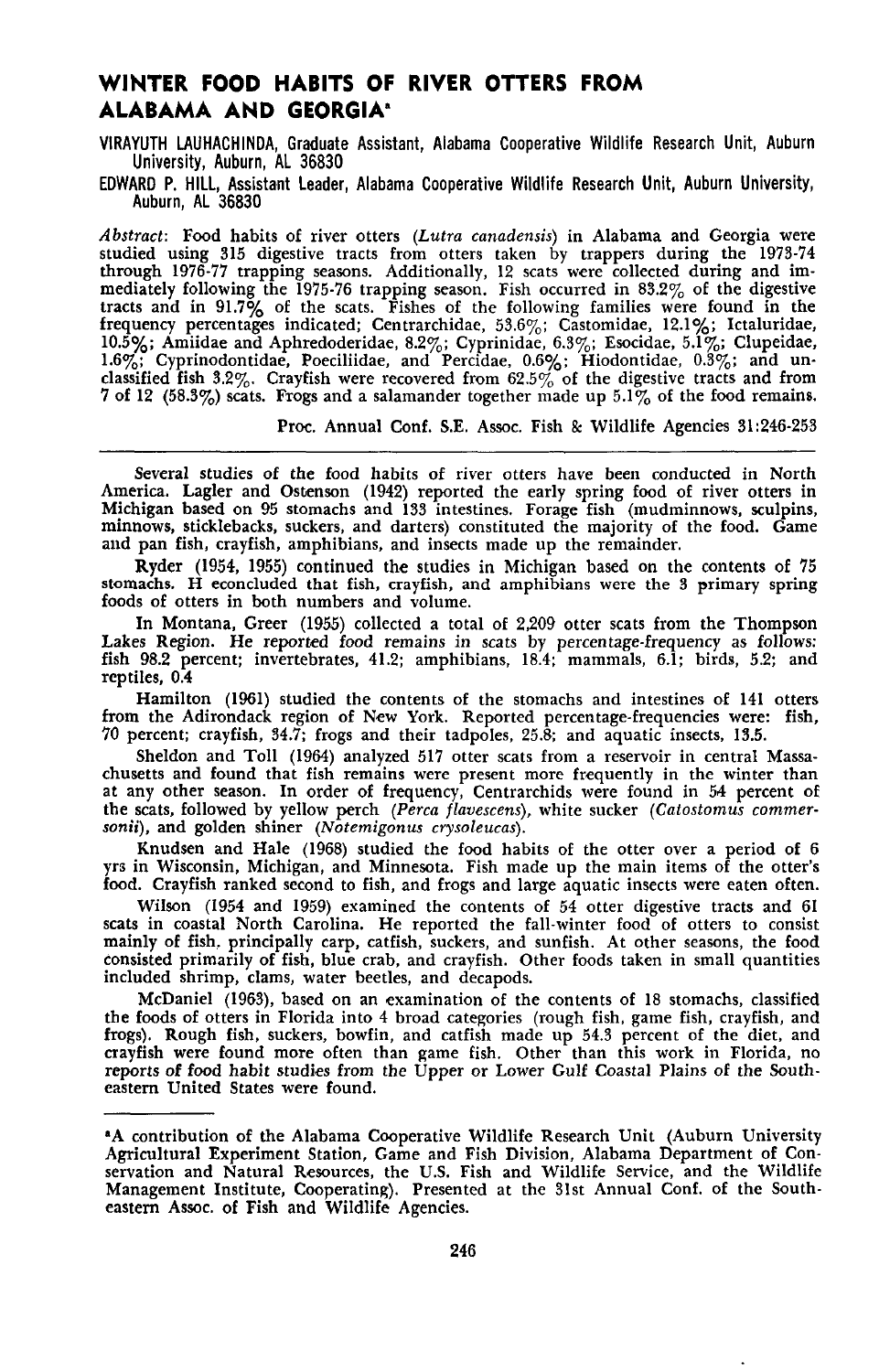We wish to acknowledge the assistance of J. S. Ramsey, S. D. Miller, and J. W. Lovett and the cooperation of trappers, D. and C. Bushey, L. Cummings, C. Atkinson,<br>P. Paul, D. Hillestad, J. Poplin, J. Cummins, K. Stearns, and V. Christ. W. R. Dryer,<br>M. K. Causey and J. F. Pritchett reviewed the manusc suggestions.

### METHODS

Information on the food habits of otters was obtained from examination of the contents of 339 digestive tracts, 261 tracts from the Lower Coastal Plain of Southeastern Alabama and 78 tracts, mostly from the Piedmont of Northeastern Georgia (Fig. 1). Digestive tracks came from carcasses purchased from trappers who had caught the otters from 1973 through spring 1977 primarily in 330 conibear traps.



Fig. 1. Source locations of river oters, 261 from Alabama and 78 from Georgia, used in determining food habits during 1973-1977.

The stomachs and intestines were analyzed seperately, but when the same food appeared in both, it was counted only once. The contents of each part were washed with tap water through a fine-screened sieve of 0.15 mm mesh. Washed portions of this material were examined under a lOX binocular dissecting microscope. A compound miscroscope with 400X magnification also was used occasionaUy to check hair identification and other small items.

During the 1975-76 trapping season 7 scats were collected by trappers and 5 were collected by the senior author after the trapping season. All of the fecal samples were examined closely to insure they were from otters, and the material from any scats of doubtful origin was discarded. Typical otter scats are easily identified. They average approximately 20 mm in diameter and occur characteristically in 2, 3, or 4 curved segments each about 40-80 mm long making a total length of 100-175 mm (Greer 1955). Park (1971) noted that large numbers of scats may be found in I location. Dry scats were crumbled and searched for recognizable remains utilizing the microscopes described above.

Fish remains except centrarchids, catfish, and cyprinids, were identified to species from the scales, vertebrae, teeth, and spines by methods similar to those employed by Sheldon and Toll (1964). Fish scale remains were compared to those in a prepared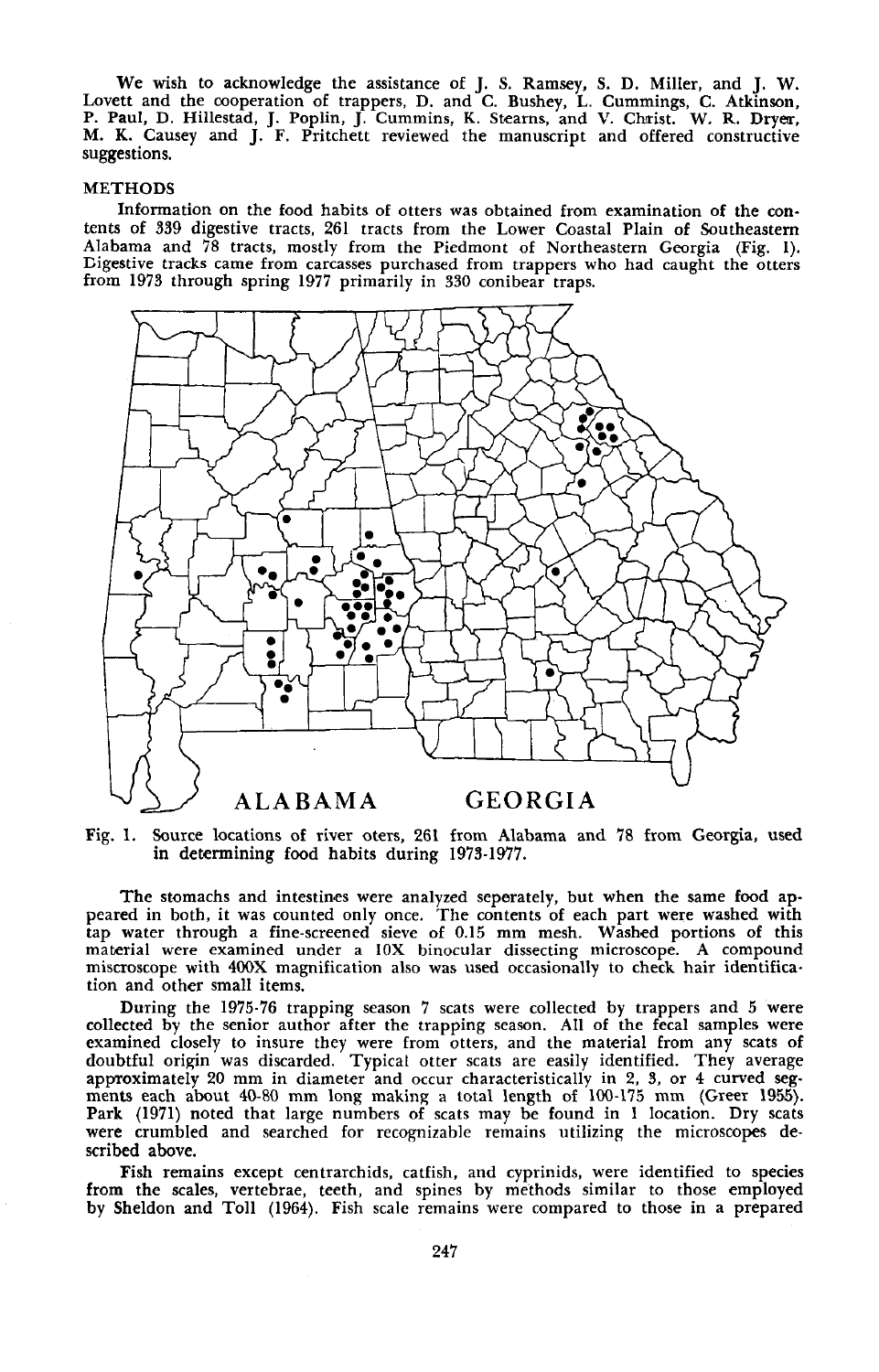reference file of scales consisting of slides and enlarged photographs prepared from known species of fish in the collection in the Department of Fisheries and Allied Aquaculture, Auburn University.

Mammals were identified by using small bones, bone fragments and hairs. The banding patterns and general appearance of hairs along with keys and descriptions published by Hausman (1920), Mathiak (1938), Mayer (1952), and Stains (1958) aided in identification.

Feathers were identified to avian order using keys by Chandler (1916) and Day (1966). Tabulation of foods was made on the basis of frequency of occurrence.

## RESULTS AND DISCUSSION

Of the 339 digestive tracts examined during the study, 315 contained at least a trace of foods, and 24  $(7.1\%)$  were empty, or contained only debris and nonfood items. Knudsen and Hale (1968) stated that the number of empty digestive tracts was influenced to some extent by trapping techniques. They mentioned that otters trapped in dry sets frequently did not drown, but remained alive for several hours before being dispatched, thus allowing time for digestion of whatever food was in their stomachs at the time of capture.

Of the 315 digestive tracts containing nutrients, 208 had food remains in both the stomachs and intestines and 107 had food remains in only the intestines. The stomach contents consisted of pieces of partially digested food of various sizes. Some of the large pieces were still in their natural form and colors which facilitated identification. The intestinal contents consisted of indigestible hard parts, such as fish scales, bones, and pieces of exoskeleton of crayfish. These food remains and mucus occurred throughout the entire length of the intestinal tracts posterior to the stomach.

Vertebrae, scales, and for catfish, pectoral and dorsal spines, were the easiest parts of fish to recognize. Occasionally identification was made from only a few scales, or vertebrae from the intestines or, for frogs, fragments of long bones or vertebrae.

The contents of digestive tracts and scats (Tables I and 2) are most representative of the winter foods, since comparatively few samples were obtained from the other seasons. <sup>A</sup> higher percentage of occurrence of food items was found in scats than was found in the digestive tracts. This was probably due to the meager number of scat samples compared with digestive tracts, and the fact that scats represent the indigestible materials that may accumulate over several hrs whereas the contents of a digestive tract may have accumulated from one feeding.

Fish were the most important food items in both digestive tracts (83.2%) and scats  $(91.7\%)$ . These results were similar to those reported by Lagler and Ostenson (1942) and Ryder (1955) in Michigan, Greer (1955) in Montaina, Wilson (1954) in North Carolina, Hamilton (1961) in New York, Sheldon and Toll (1964) in Massachusetts, and Knudsen and Hale (1968) in the Great Lakes Regions.

The Centrarchidae were the most abundant fishes taken by otters and occurred in 53.6 percent of the digestive tracts and 75 percent of the scats. These Centrarchids, except green sunfish *(Lepomis cyanellus),* pygmy sunfish *(Elassorna zonaturn),* and largemouth bass *(Micropterus salmoides),* were difficult to identify to species because of similarity in scale characteristics. The largemouth bass was believed to occur in only  $5$   $(1.5\%)$  of 315 digestive tracts. Characteristics of the scales show that most of the centrarchid fishes belonged to the genus *Lepomis.*

. Centrarchid fish, mainly green sunfish, bluegill (L. *macrochirus),* longear sunfish *(L. megalotus),* spotted sunfish (L. *punctatus),* and largemouth bass are common in the streams where the otter were taken (Smith-Vaniz 1968 and Pullen 1971). These fishes as mentioned by Sheldon and Toll (1964), occupy relatively shallow and often muddy water which might be of logistic advantage to the otter.

Suckers ranked second in importance occurring in 12.1 percent of the digestive tracts and 33.3 percent of the scats. In digestive tracts creek chubsuckers *(Erimyzon oblongus)* were found most frequently (7%) followed by greater jumprock *(Moxostoma lachneri)* and lake chubsucker *(E. sucetta).* From the sizes of the scales, many of the suckers preyed upon by otters were quite large, up to an estimated 60-80 em (23 to 31 in.).

Catfish ranked third in importance occurring in 10.5 percent of the digestive tracts and bowfin *(Amia calva)* and pirate perch *(Aphredoderus sayanus)* ranked fourth and fifth, each occurring in 8.2 percent of the digestive tracts. Catfish, such as channel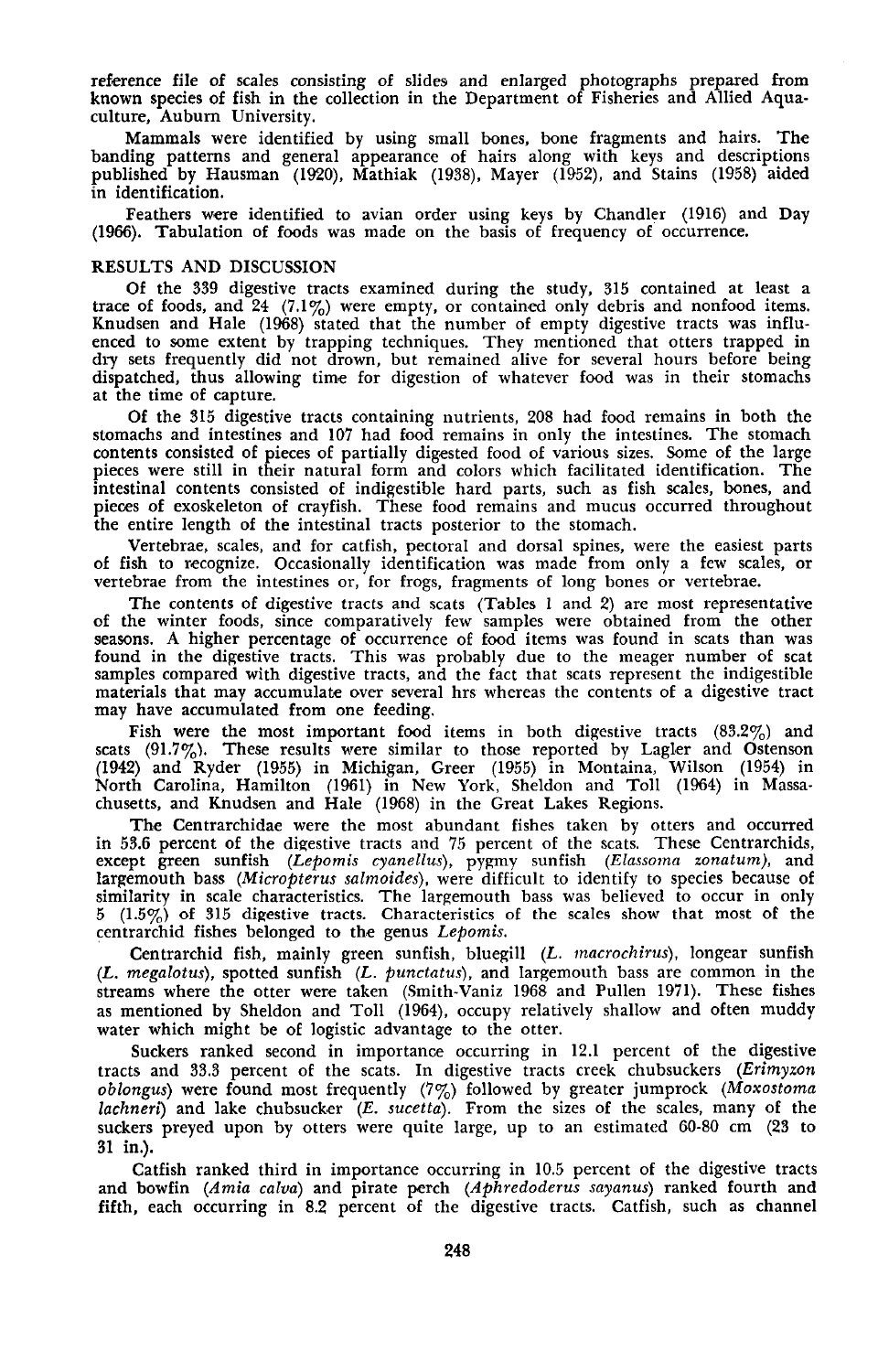| Food                                      | No. of<br>Occurrences |              | Frequency<br>$(\%)$ |      |     |
|-------------------------------------------|-----------------------|--------------|---------------------|------|-----|
| Fish                                      | 262                   |              | 83.2                |      |     |
| Family Centrarchidae                      | 169                   |              |                     | 53.7 |     |
| Family Catostomidae                       | 38                    |              |                     | 12.1 |     |
| Creek chubsucker                          |                       | 22           |                     |      | 7.0 |
| Greater jumprock                          |                       | 8            |                     |      | 2.5 |
| Lake chubscker                            |                       | 7            |                     |      | 2.2 |
| Blacktail redhorse (Moxostoma poecilurum) |                       | $\mathbf{I}$ |                     |      | 0.3 |
| Family Ictaluridae                        | 33                    |              |                     | 10.5 |     |
| Family Amiidae                            |                       |              |                     |      |     |
| <b>Bowfin</b>                             | 26                    |              |                     | 8.2  |     |
| Family Aphredoderidae                     |                       |              |                     |      |     |
| Pirate perch                              | 26                    |              |                     | 8.2  |     |
| Family Cyprinidae                         | 20                    |              |                     | 6.3  |     |
| Shiner                                    |                       | 16           |                     |      | 5.1 |
| Creek chub                                |                       | 4            |                     |      | 1.3 |
| <b>Family Esocidae</b>                    |                       |              |                     |      |     |
| Redfin pickerel                           | 16                    |              |                     | 5.1  |     |
| Family Clupeidae                          |                       |              |                     |      |     |
| Gizzard shad                              | 5                     |              |                     | 1.6  |     |
| Family Cyprinodontidae                    |                       |              |                     |      |     |
| Blackspotted topminnow                    | 2                     |              |                     | 0.0  |     |
| <b>Family Poeciliidae</b>                 |                       |              |                     |      |     |
| Mosquitofish                              | 2                     |              |                     | 0.6  |     |
| <b>Family Percidae</b>                    | $\overline{2}$        |              |                     | 0.6  |     |
| Logperch                                  |                       | 1            |                     |      | 0.3 |
| Yellow perch                              |                       | I            |                     |      | 0.3 |
| <b>Family Hidontidae</b>                  |                       |              |                     |      |     |
| Mooneye                                   | 1                     |              |                     | 0.3  |     |
| Unclassified                              | 10                    |              |                     | 3.2  |     |
| Crayfish                                  | 197                   |              | 62.6                |      |     |
| Other arthropods                          | 34                    |              | 10.8                |      |     |
| <b>Insects</b>                            | 31                    |              |                     | 9.8  |     |
| Sialis spp.                               |                       | 14           |                     |      | 4.4 |
| Dragonfly nymphs                          |                       | 5            |                     |      | 1.5 |
| Ants                                      |                       | 3            |                     |      | 1.0 |
| Grasshoppers                              |                       | 2            |                     |      | 0.6 |
| Paper wasp                                |                       | 1            |                     |      | 0.3 |
| Unclassified (Insect wings)               |                       | 6            |                     |      | 1.9 |
| Cyclops                                   | 2                     |              |                     | 0.6  |     |
| Spider                                    | 1                     |              |                     | 0.3  |     |
| Amphibians                                | 17                    |              | 5.4                 |      |     |
| Frogs                                     | 16                    |              |                     | 5.1  |     |
| Salamander                                | ı                     |              |                     | 0.3  |     |
| Mollusks (Snails)                         | 8                     |              | 2.5                 |      |     |
| Mammals                                   | 3                     |              | 1.0                 |      |     |
| Muskrats                                  | 2                     |              |                     | 0.6  |     |
| Unclassified                              | ı                     |              |                     | 0.3  |     |
| Bird                                      | 1                     |              | 0.3                 |      |     |
| Plant Materials                           | 12                    |              | 3.8                 |      |     |

| Table 1. Food of otters based on contents of its digestive tracts taken by trappers in |
|----------------------------------------------------------------------------------------|
| southeastern Alabama and northeastern Georgia from 1973 to 1977.                       |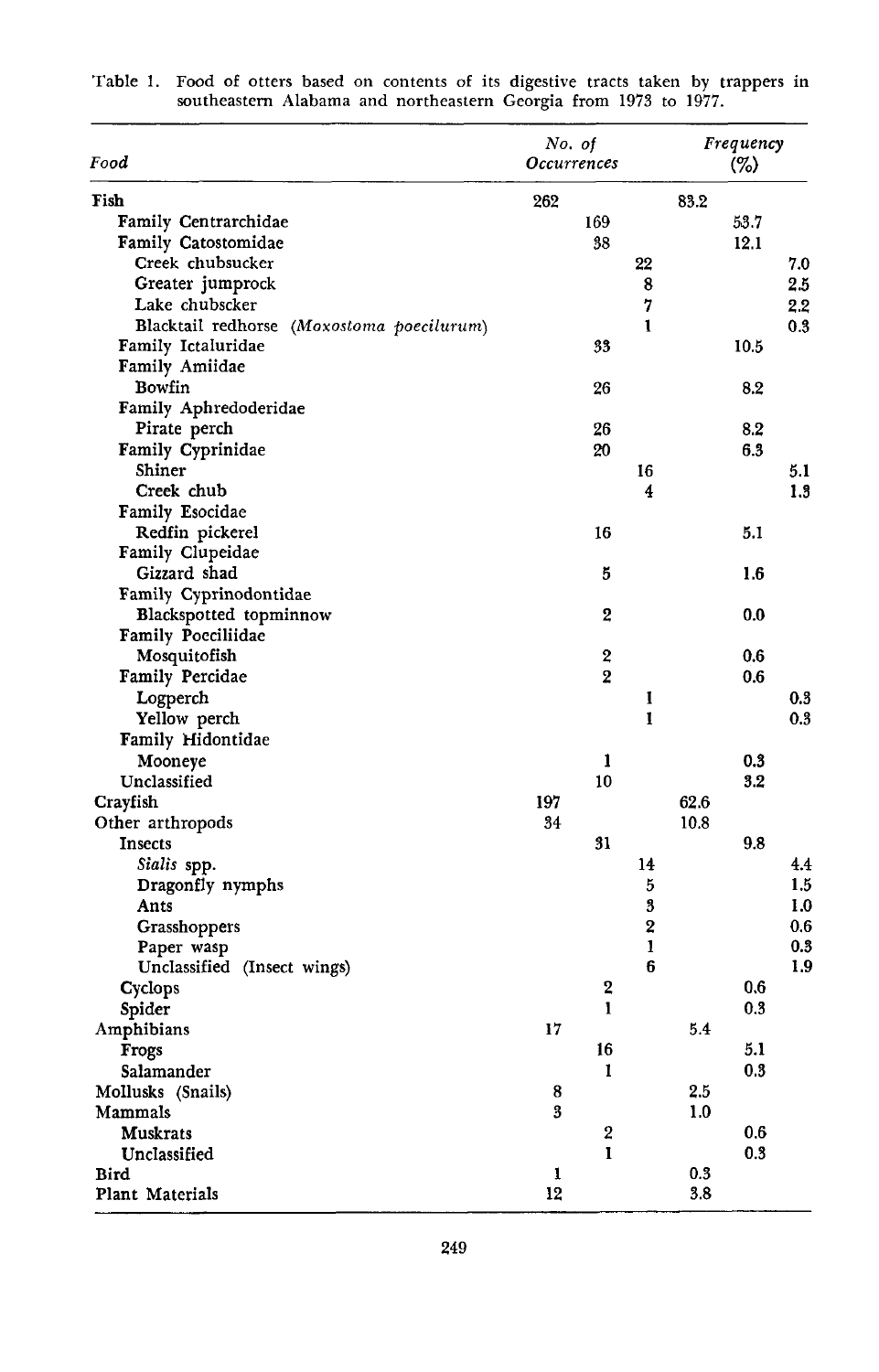| Food                 | No. of<br><b>Occurrences</b> | Frequency<br>$(\%)$ |  |  |
|----------------------|------------------------------|---------------------|--|--|
| Fish                 | 11                           | 91.7                |  |  |
| Family Centrarchidae | 9                            | 75.0                |  |  |
| Family Catostomidae  | 4                            | 33.3                |  |  |
| Creek chubsucker     | 3                            | 25.0                |  |  |
| Greater jumprock     |                              | 8.3                 |  |  |
| Family Ictaluridae   | 2                            | 16.6                |  |  |
| Family Amiidae       |                              |                     |  |  |
| Bowfin               |                              | 8.3                 |  |  |
| Crayfish             | די                           | 58.3                |  |  |
| <b>Bird</b>          |                              | 8.3                 |  |  |

## Table 2. Food of otters based on contents of 12 scats collected from southeastern Alabama.

catfish *(Ictalurus punctatus)*, could frequently be identified from the pectoral spines recovered from otter stomachs. Several species of catfish were believed to have been eaten because many are common throughout both states.

Interestingly, bowfin were found only in river otters obtained from Alabama; none was found in specimens taken from Georgia. Although bowfin is widely distributed throughout the eastern half of the United States (Douglas <sup>1974</sup> and Clay 1975), it was not recovered in samples of fish from <sup>17</sup> beaver areas in the Piedmont of Georgia and South Carolina (Pullen 1971). Most of the river otters obtained from Georgia came from the northeastern Piedmont section that contains more swift running streams and fewer bowfin than are typically found in Coastal Plain of south Alabama. This may explain the absence of bowfin from the Georgia sample. If pirate perch were recovered from a digestive tract, 2 or more indivjduals were present. They all were small in size averaging 5 to 8 em in length.

Other fishes represented occurred in less than 16 percent of the digestive tracts. In order of ccurrence, they were cyprinids, redfin pickerel *(Esox americanus)*, gizzard shad *(Doroosma cepedianum),* blackspotted topminnow *(Fundulus olivaceous),* mosquitofish (Gambusia affinis), yellow perch (Perca flavescens), logperch (Percina caprodes), and<br>mooneye (Hiodon tergisus). Among the cyprinids, creekchub (Semotilus atromaculatus) and shiner *(Notropis* spp.) were found as food.

Crayfish were second to fish and were recovered from 62.5 percent of the 315 digestive tracts that contain food remains and from 58.3 peroent of the scats. They were reduced to numerous small fragments of chitin and broken appendages, and were found more frequently in the intestines than in the stomachs. Sealander (1943) noted that hard indigestible materials apparently are passed rather quickly from the stomach. More than one species of crayfish were eaten by otters. One species identified from the characteristics of the great chela, was believed to be *Cambarus latimanus.*

Insects occurred in 9.8 percent of the digestive tracts. The aquatic insect larvae appeared to be mostly fragments of alderfly *(Sialis* spp.) The others were ants, grasshoppers, and a wasp. Other groups of arthropods (cyclops and a spider) also appeared in the food remains, but were very few in number (less than  $1\%$ ). Because of their fragmented conditions, it is believed that most, possibly all, of the arthropods were obtained from the digestive tracts of fish eaten by the otters. Lagler and Ostenson (1942) believed that these food items were engulfed were the remains of food items eaten by fish. However, Greer (1955), Hamilton (1961), and Knudsen and Hale (1968) believed that insects were taken directly and they were at least <sup>a</sup> moderately important food.

Amphibians as a group occurred in 5.4 percent of the digestive tracts. Frogs, largely unclassified as to species, were found most frequently. It is believed that most of these frogs, based on the fragments left in the stomachs and the distribution of the frogs in Alabama (Mount 1975), were the bronze frog *(Rana clamitans).* One was positively identified as bullfrog *(R. catesbeiana)* by the extremely large hind foot. A single mole salamander *(Ambystoma talpoideum)* was taken from one otter stomach.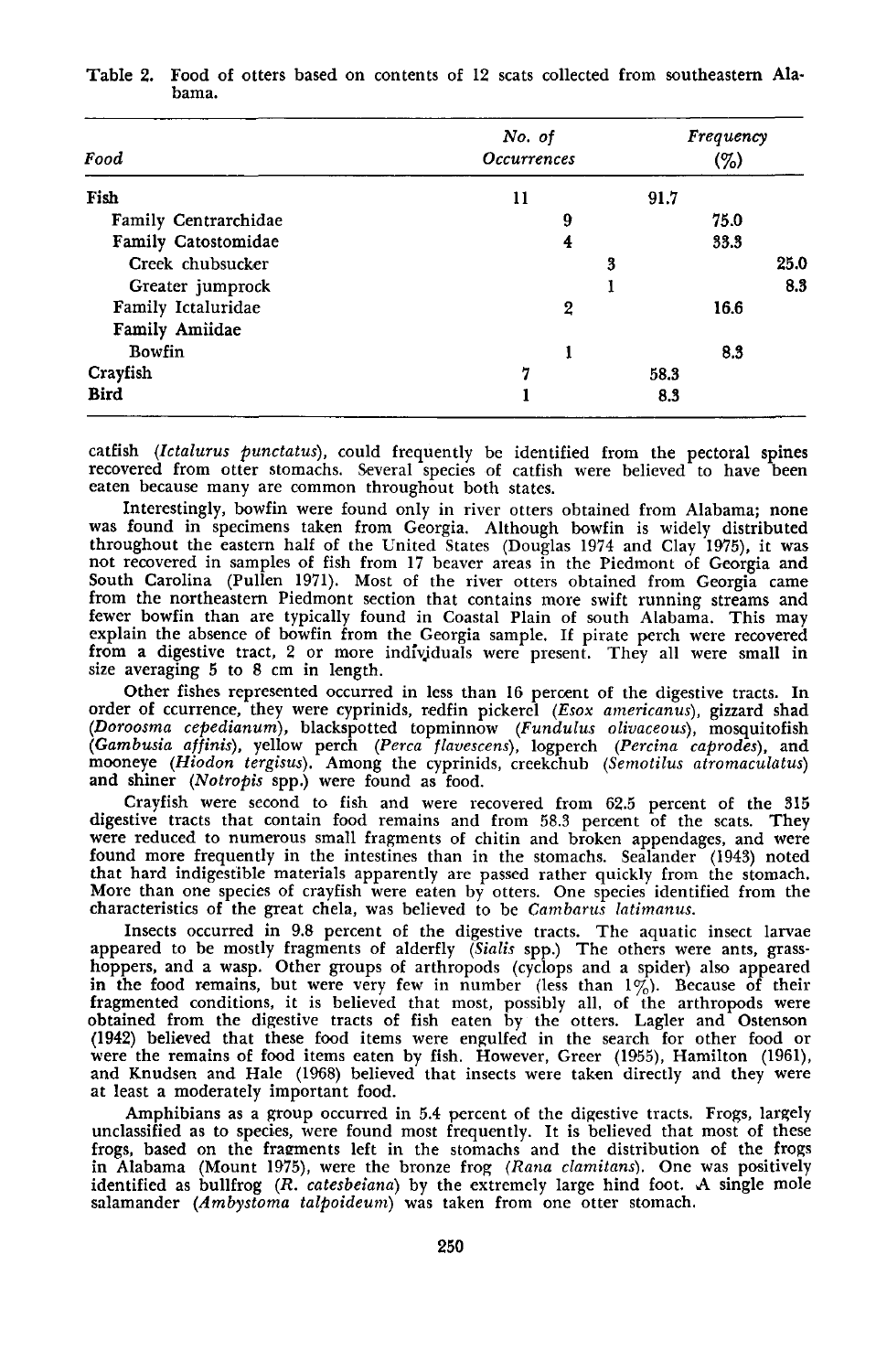Freshwater snails, the only mollusks found, occurred in 2.5 percent of the digestive tracts. They were usually found in small numbers (fewer than 5), and were not more than 4 mm in length. They may have been mgested accidentaly, or taken secondarily with some other food as mentioned by Lagler and Ostenson (1942). However, Toweill (1974) reported use of freshwater snails and mussels and that the freshwater periwinkles may be fed on extensively in western Oregon. Morejohn (1969) reported evidence of Jiver otter feeding on freshwater mussels *(Anodonta californiensis)* that occurred in extremely high densities in San Bonito County, California.

Mammals occurred in only 3 (1%) of the digestive tracts. Two of them were identified as muskrat *(Ondatra zibethicus)* which are not abundant in the Coastal Plain beaver pond habitat. The third one was not positively identified but was believed to be another mustelid based on characteristics of a piece of kidney.

Birds were found only twice, one from a stomach and the other from a scat collected from Eufaula National Wildlife Refuge. The feathers in the scat were from an American coot *(Fulica americana),* whereas those recovered from the stomach appeared to be down feathers from a waterfowl.

Plant materials, including duckweed *(Lemna minor),* water shield *(Brasenia schre*beri), grass leaves, and pieces of wood, were found in 12 digestive tracts. It is assumed that plant materials were taken inadvertently with animal matter. Ryder (1955) believed that plant materials were taken by otters after they were trapped, or that they were taken accidentally while the otter foraged along the stream bottom in search of animal foods.

#### *Predation on Fish*

Otter have been blamed by many fishermen or sportsmen for a reduction in the number of game fishes. The present study reveals no detrimental predation by otter on local sport fish. Their foods include many species of rough fish, principally suckers, bowfin, cyprinids, pirate perch, and shad, not of particular interest to sport fishermen. Sunfish constituted the highest percentage of occurrence in this study, but this group of fish is found abundantly throughout Alabama and Georgia. Largemouth bass, which is an important game fish, represented a very small proportion of the food items. Sheldon and Toll (1964) investigating the feeding habits of the otter in a reservoir in central Massachusetts found a similar relationship between sport fish that were available and those utilized. In spite of high populations of Salmonids in their study, there was no evidence of predation on lake, brown, or rainbow trout.

Fish are probably captured by the otter in inverse relationship to their swimming ability, that is, their speed and agility. Bailey (1924) stated that the otter captures its prey with great skill and ease, taking fish in a fair race but probably getting more of the slower swimming species, such as suckers, than swift game fish. Pickerel *(Esox spp.),* a game fish that occurred in 5.1 percent of the digestive tracts, is classified as one of the fish of high speed (Norman 1975). However, the scales of the pickerel in the present study were all less than 4 mm long, suggesting that they came from small fish. This may reflect an ability of larger pickerel to avoid predation by an otter but is believed to indicate a paucity in larger sizes of pickerel. Smith (1939) and Ryder (1955) concluded that otter probably take fish somewhat in proportion to their abundance. The great variety of scale sizes and shapes recovered in this study would indicate no positive preference for size or kind of fish.

River otter may cause some serious predation problems in commercial fish ponds. They may take large numbers of channel catfish broodstock from commercial fish farming operations, or they may reduce populations of adult fish in farm ponds.

#### *Predation on Mammals*

Otter predation on mammals in Alabama and Georgia as determined in this study was negligible particularly when compared to that of the mink *(Mustela vison)* (Hamilton 1936 and 1940, and Sealander 1943). The percentage-frequency (1.0%) is lower than that indicated by Greer (1955) where mammals constituted 6.1 percent of otter food items, and muskrat made up 72.6 percent (61 in 84) of all mammal items recorded. This difference is perhaps related to distribution and relative scarcity of the muskrat in Alabama and Georgia. Howell (1921) and Arant (1939) noted and the junior author has observed that muskrats occur in most of the streams and ponds in the northern part of Alabama but are rare in the section of the state where most of the otters were obtained for this study.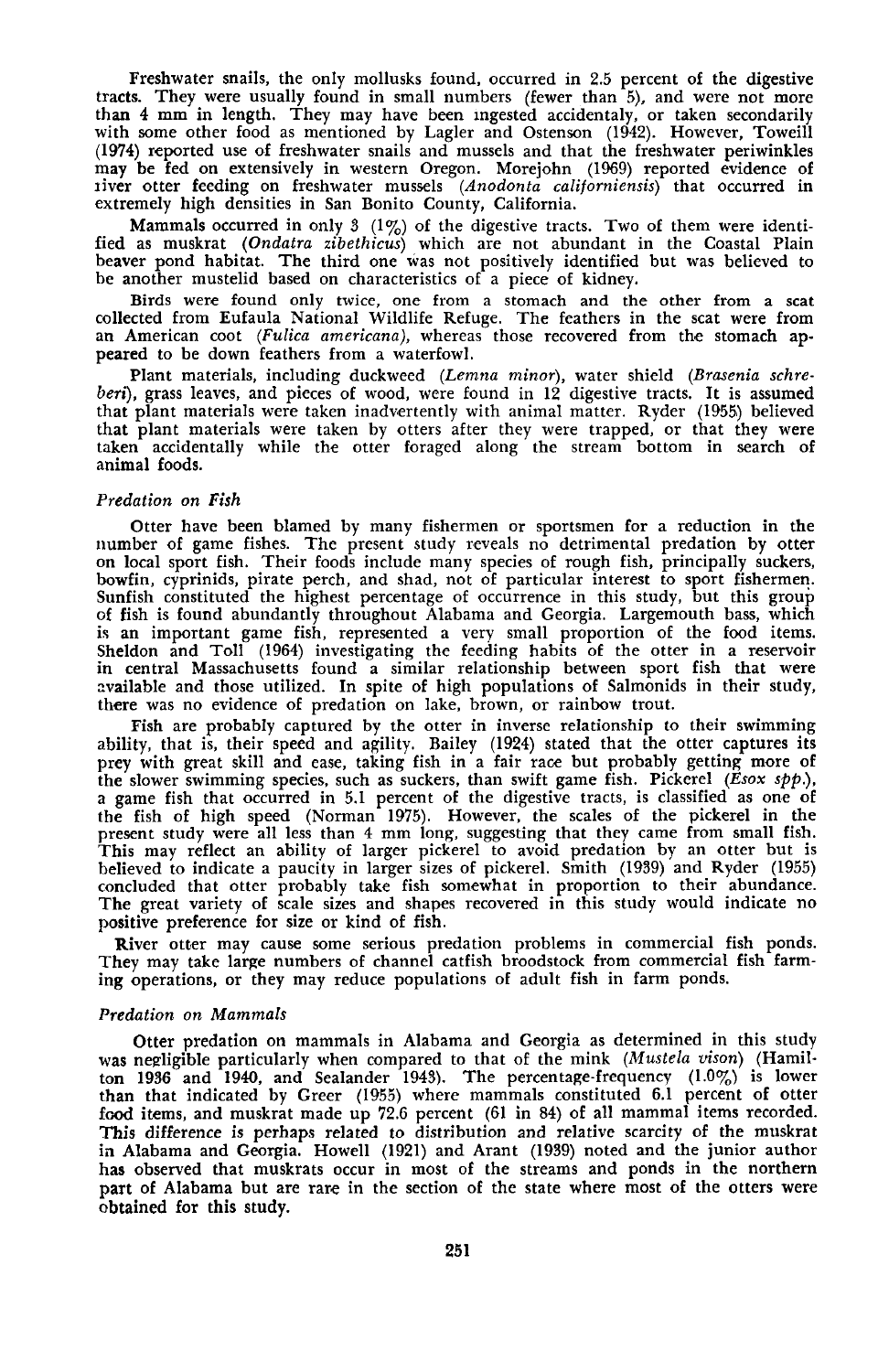## *Predation on Other Vertebrates*

Otters have been reported only infrequently to prey upon reptiles and birds, and each report indicated an abundance of such animals in that area. Stophlet (1947) observed a group of otters feeding on a large turtle *(Pseudemys* sp.) at least 360 mm in length. He mentioned the local abundance of this species counting the heads of 90 terrapins protruding above the surface of water in a small area. Meyerriecks (1963) reported that otters preyed on common gallinule *(Gallinule chloropus)* in Florida. He mentioned that such areas were inhabited by numerous birds, such as gallinules, grebes, coots, and herons. Data from the present study indicate that predation on verterbrates, other than fish, is infrequent. No reptiles, and remains of only 2 birds were found.

The results of this study are similar to those reported in other studies, and reiterate the dependence of the river otter on fish as its major food. This becomes relevant regionally and worldwide as one considers the many human activities that reduce water quality below fish tolerances, thus reducing the distribution of the river otter and other members of the genus *Lutra.* The needs to upgrade water quality to support <sup>a</sup> year-round supply of fish will have to be met if the river otter is to be reestablished and maintained in its original range in North America.

## LITERATURE CITED

Arant, F. S. 1939. The status of game birds and mammals in Alabama. Alabama Cooperative Widll. Res. Unit. September. 38 pp.

Bailey, V. 1924. The otter. Nature Magazine. 4(4):237-238, 252.

- Chandler, A. C. 1916. A study of the structure of feathers, with reference to their taxonomic significanoe. Univ. Calif. Publ. Zool. 13(11):243-446.
- Clay, W. M. 1975. The fishes of Kentucky. Kentucky Dept. of Fish and Wildlife Resources. 416 pp.
- Day, M. G. 1966. Identification of hair and feather remains in the gut and feces of stoats and weasels. J. of Zoology. 148:201-217.
- Douglas, N. H. 1974. Freshwater fishes of Louisiana. Louisiana Wildlife and Fisheries Commission. 443 pp.
- Greer, K. R. 1955. Yearly food habits of the river otter in the Thompson Lakes Region, Northwestern Montana, as indicated by scat analysis. The Am. MidI. Nat. 54(2):299·313.
- Hamilton, W. J., Jr. 1936. Food habits of the mink in New York. J. of Mammal. 17(1):169.

\_\_\_\_\_\_\_\_\_\_\_\_\_\_\_\_\_\_\_\_. 1940. The summer food of minks and raccoons on the Montezuma Marsh, New York. J. of Wildl. Manage. 4(1):80-84.

\_\_\_\_\_\_\_\_\_\_\_\_\_\_\_\_\_\_\_\_ . 1961. Late fall, winter, and early spring foods of 141 otters from New York. New York Fish Game J. 8(2):106-109.

- Hausman, L. A. 1920. Structural characteristics of the hair of mammals. The Am. Midi. Nat. 54:496·523.
- Howell, A. H. 1921. A biological survey of Alabama. North American Fauna. 45:1·88.
- Knudsen, G. J., and J. B. Hale. 1968. Food habits of otters in the Great Lakes Region. J. of Wildl. Manage. 32(1):89-93.
- Lagler, K. F., and B. T. Ostenson. 1942. Early spring food of the otter in Michigan. J. of Wildl. Manage. 6(3):244-254.
- Mathiak. H. A. 1938. A key to hairs of the mammals of southern Michigan. J. of Wildl. Manage. 2(4):251-268.
- Mayer, W. V. 1952. The hair of the California mammals with keys to dorsal guard hair of California mammals. The Am. MidI. Nat. 48:480-512.

McDaniel, J. E. 1963. Otter population study. Proc. Annual Conf. Southeastern Assoc. Game and Fish Comm. 17:163-167.

- Meyerriecks. A. J. 1963. Florida otters prey on common gallinule. J. of Mammal. 44(3):425·426.
- Morejohn, G. V. 1969. Evidence of river otter feeding on freshwater mussels and range extension. California Fish Game. 55(1):83-85.
- Mount, R. H. 1975. The reptiles and amphibians of Alabama. Auburn University, Agric. Exp. Stn. 345 pp.